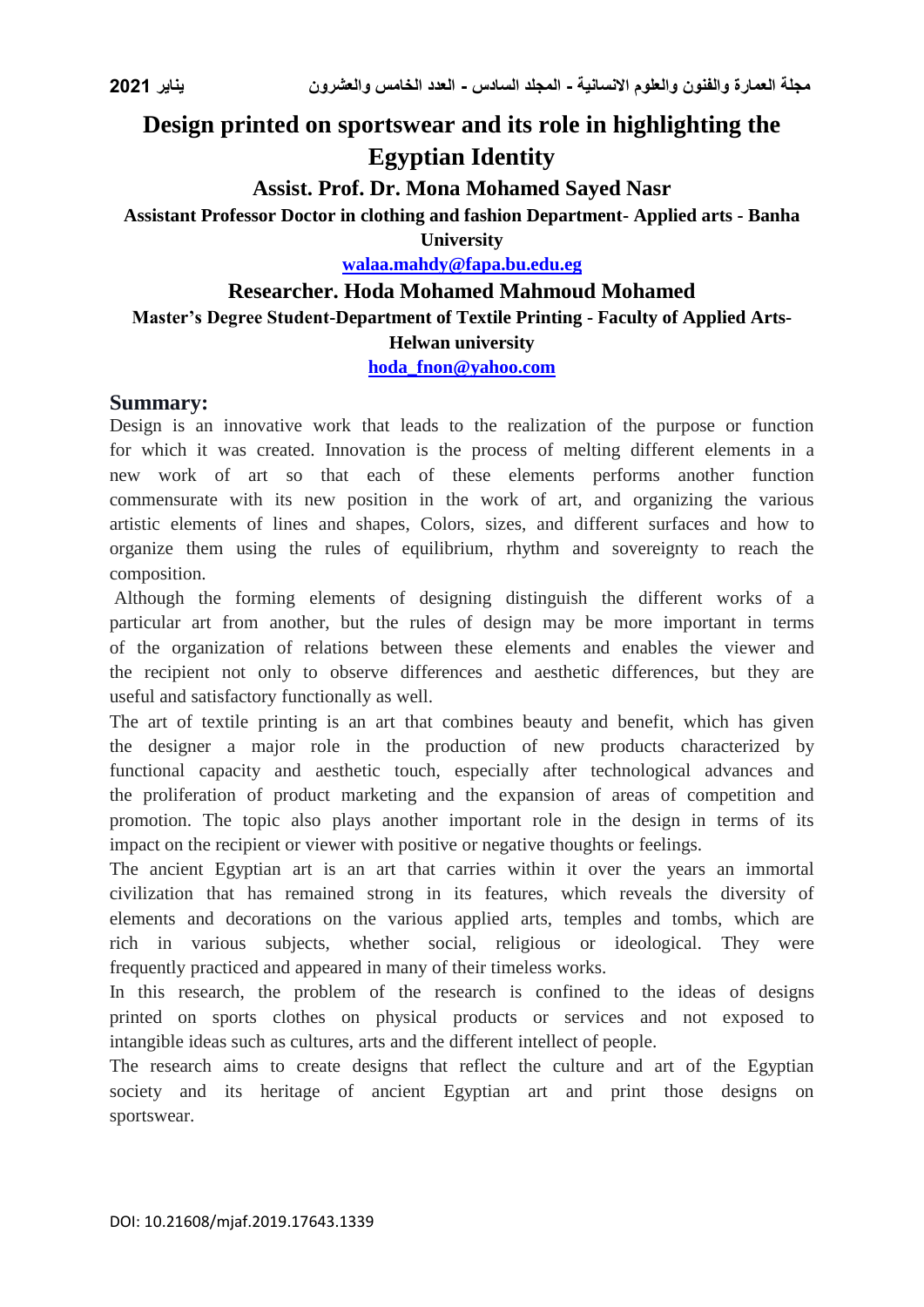The research assumes that the creation of designs printed on sports clothing fabrics based on the Egyptian national heritage is a new thought leading to the establishment of national culture through sports.

The research is limited to ancient Egyptian art, and the creation of designs from it that are suitable for sportswear.

In this research, the different elements of sports subjects in ancient Egyptian art has been studied to be used in innovative designs suitable for sportswear.

The researcher was exposed in this research to the sport of the ancient Egyptians where sport was an essential part in daily life and an important component in their culture, they knew its importance and benefits on the body and mind and its impact on building personality and maintaining health.

The first type is entertainment sports and can be classified into:

Ball games: It includes handball, girls ball and stick game (known as hockey).

Skill and exercise games which include: sprint, high jump, weight lifting and aerobatics.

The second type is professional games such as wrestling, boxing, swimming and rowing.

Then the researcher discussed the ancient Egyptian art as Pharaonic motifs and drawings are characterized by simplicity, precision, and consistent colors, with the beauty of the proportions of the supporting designs of the surrounding nature, where the two-dimensional flat motifs were used.

It was in most of its positions more like the rows in the form of vertical fall, and feel the solemnity with the freedom that was released by the hand of the ancient Egyptian artist, so he brought us an art saturated with freedom and harmony, and thus the Egyptian decorative art is the ideal of beautiful art.

Then the researcher discussed about Symbolism as an artistic trend known by the Egyptian artist since prehistoric times, which guided him to the symbols and signs of the ancient Egyptian language.

The symbol is characterized by its diversity, because it is possible to express the same meaning in different languages and can express an opinion or idea within the boundaries of one language in different terms the sign is linked to the thing we refer to consistently and every single concrete signal refers to one particular thing.

Then the researcher mentioned some Examples of some symbols used in designs printed on sportswear and their meanings in ancient Egyptian art like:

# **Triangle symbol:**

The triangle represents the sacredness of the ancient Egyptians, like any triangular number symbolizing the sky and the god of heaven, as also the triangle is one side of the pyramid, and the pyramid is the oldest symbol of the sun goddess.

### **Circle symbol:**

For the ancient Egyptians, the circle above the cross (Ankh or the key to life) was the union of male and female or unity of elements of life; and the circle represents (Ra) or the sun disk, which means the renewal of life after death or return to life and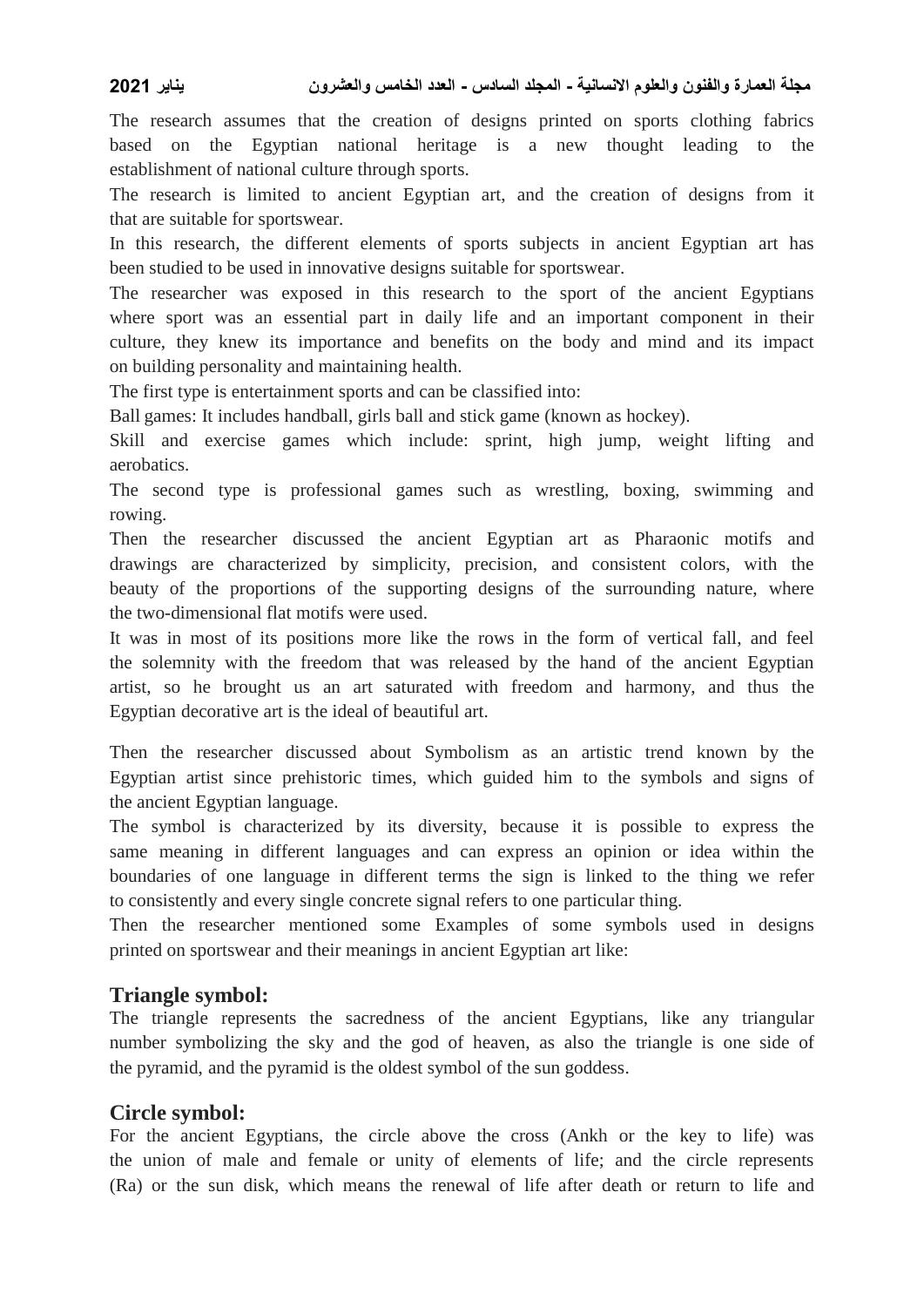symbolizes immortality because the circle has no beginning or end, so it is always a sign of stability.

# **Scarab Symbol:**

Le Scaralee or Scarab is the sun symbol in Egypt, represented either by the rising sun and the power driven from the sky by the other, or by the sun as the domination of darkness, and a symbol of resurrection, a hot spell in all Mediterranean countries.

# **Sun symbol:**

The god Ra is nothing but the sun itself. Egyptians say that the sun is the beginning of the world and Pharaonic rituals celebrate the sun more than any other people, especially at the fifth Pharaonic dynasty, where these rituals deepened at all levels.

# **Eye symbol:**

The symbol of human heritage represents the ability of the sun to fertility and life and also symbolizes the knowledge of the sacred and protection.

The researcher also discussed the development of the design of Al-Ahly club Sportswear from 1915 with the stability of the red color of Al-Ahly club and the effect of Al-Ahly logo represented by Mansour Chevrolet to become the pioneer in bringing companies to sponsor the team shirt before Zamalek team rushed to contract with Renault Company with the development of design at the beginning of the millennium and the impact of contracting with companies led to competition between them, which affects the economy of these companies.

The study reached a set of four designs to be used on the shirt of the football team of Al-Ahly Club in the Arab Republic of Egypt.

The units of the designs were derived from the symbol of the eye, symbol of scarab, symbol of the pyramids and the face of the statue of Tutankhamun.

# **References:**

1. Ahmed abdulhameed: tareekh almolakama alqadeem, dar alfekr alaraby, alqahera, tab'a oula.

2. Albasiony Mahmoud: osos altarbeya alfanneya, daar almaarif, alqahera,1972.

3. Almawsoo'a al elmeya: wazaret althaqafa beltaawon ma' world book Inc, alhay'a almasreya al amma lelketab,almojalad alkhames,1999.

4. Almo'jam alwajeez: daar altahrir leltab' wa alnashr,altab'a al oula,1980.

5. Anwar Mohamed: belsewar 10 alaab marasha alfara'na tahawalat ela alaab olimbiya , maqaal bemawqe'a almasry alyawm, alqahera, 44 september,2014.

6. Hawas Zahi: Al alaab wa altasleya end almasry alqadeem, maktabet al osra, alqahera, 2017.

- 7. Sadeq Alaa: Alam Alreyada (alaab alquwa), manf lelnashr, alqahera, 1995.
- 8. Saleh Abdulaziz: Alreyada ala mar al osoor(tarekhoha wa a'tharoha), alqahera,1998.

9. Abdulqader Mohamed Alfeqqi: albee'a mashakelha w qadayaha w hemayatoha min altalawoth, maktabet al osra , alhay'a almasreya al amma lelkitab, alqahera, 1999.

10. Kamel Adham: alreyada end alqodamaa almasreyeen,mawqe' allagna al olimbiya almasreya, 2015.